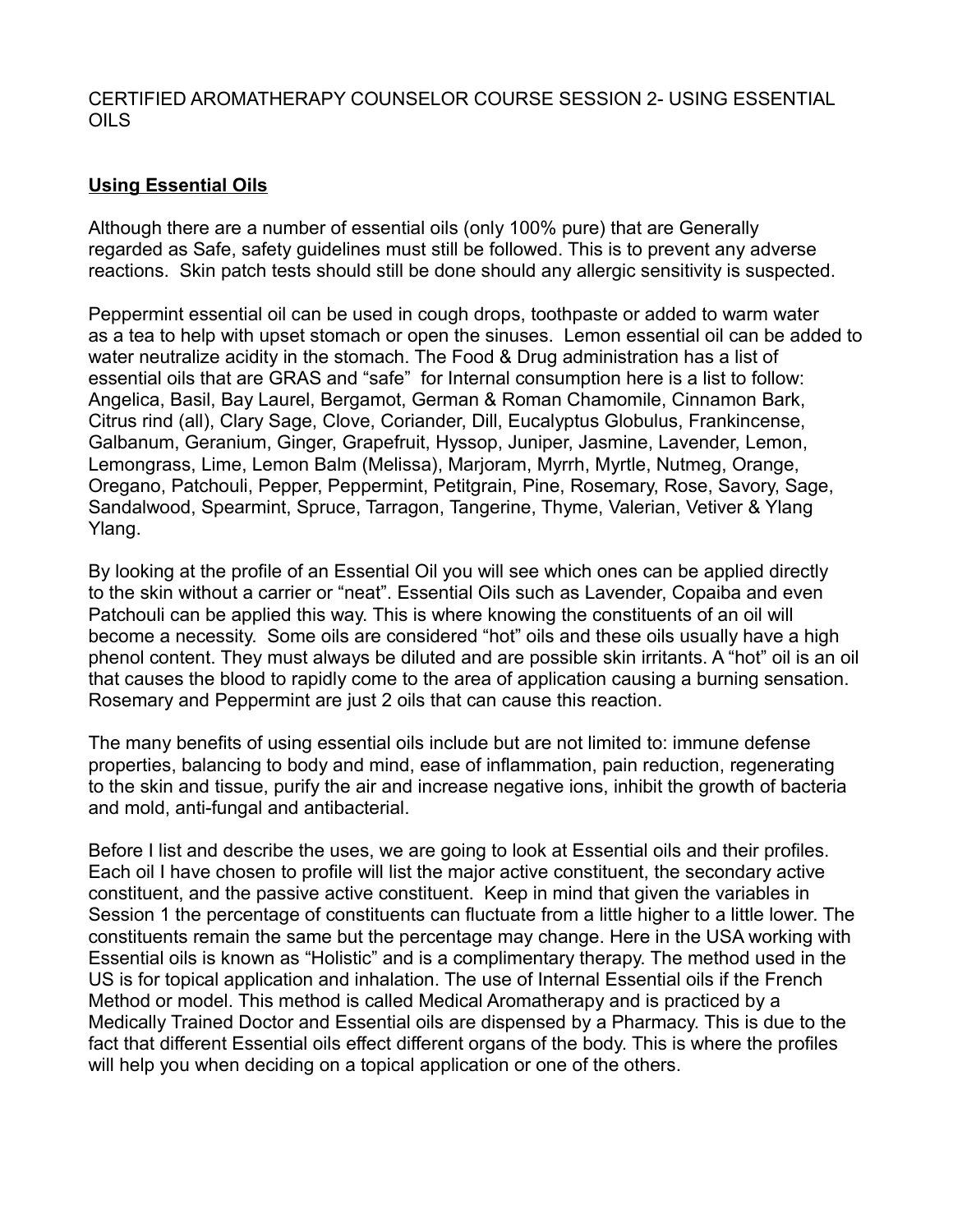#### **Aromatics Notes**

Essential oils can also be categorized by aromatic notes. This is also used when creating a blend or for perfume. Blends usually consist of a Top Note or the first aroma you smell, then the middle note and this is the body of the blend and then the base or grounding blend.

Top Note: First Impression. These oils are usually your citrus oils. They are stimulating and uplifting. Evaporate most rapidly. Examples of a top note are: Bergamot, Lemon, Orange and Petitgrain.

Middle Note: Second Impression and it gives body to a blend. This note is softer and balancing. Examples of Middle Notes are: Black Pepper, Chamomile, Geranium, Rosewood and Lavender.

Base Notes: Mainly woods and resins. These deepen and ground the blend. Last the longest and slow to evaporate. They are relaxing and calming. Examples of Base Notes: Frankincense, Patchouli, Benzoin, Sandalwood, Cinnamon, Ylang Ylang.

Each Essential oil profile will also list oils that blend well together, this does not mean you have to follow the suggestions it is a guideline for your reference. You can combine Essential oils based on aroma if making a perfume or you can combine Essential oils based on their constituents of those which work together. The amount of drops used for each oil will greatly effect the final aroma, it is very important that you document any combination of oils you create and in the order you created them. In other words which oil was added first and so on. Always label your blend even if you do not have a name for it list the oils in it, keep away from children and pets. As you begin to work with your newly created blend be sure to keep notes, aroma after being able to mix with one another in the bottle, what you used it for and the results obtained, any adjustments made to the blend. Put a drop or two on a perfume blotter and over the course of several days smell the blend, note the subtle changes is any. When you create your blend it is best not to shake the bottle to blend them, simply put the bottle in the palm of your hand and roll the bottle. Let it rest for a few minutes then open and smell it. Note your first impression.

Please keep in mind that the uses listed below in the profiles of the Essential Oils are but just a few. Essential oils have many uses so do not be afraid to try them. The culinary Essential oils are wonderful for dressings, adding to soups etc.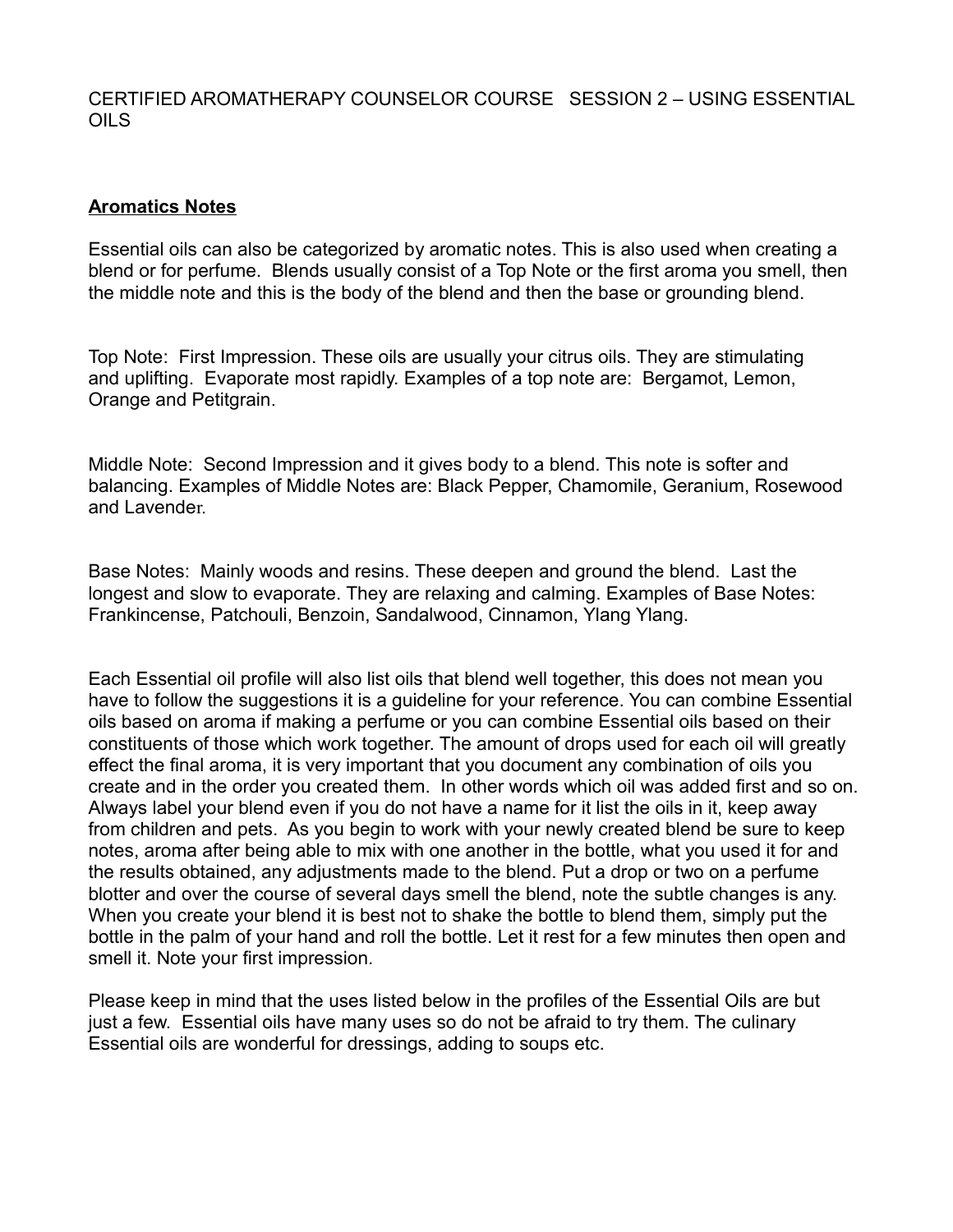#### **Sweet Basil**

Essential Oil: Sweet Basil Top Note



Botanical Name: Ocimum Basilicum

Plant Family: Labiatae

Origin: France, Italy

Description: Small herb with white flowers

Methods of extraction: Steam Distilled from the leaves

Characteristics: Colorless to pale yellow. Light spicy aroma. No stain on blotter.

Constituents: 50% Alcohols, 25% Phenol, 15% Monoterpenes

Therapeutic actions: Antidepressant, antiviral, antiseptic, emmenagogue, carminative, cephalic, insecticide, antispasmodic, expectorant.

Cautions/Contraindications: Avoid during pregnancy. Avoid with Epilepsy. May cause skin irritation. Avoid long term use. No more than 3 drops in bath.

Blends With: Bergamot, Clary Sage, Geranium, Lime, Rosemary, Cypress

Uses: Nerves – relaxes, insomnia, migraine, gout, stomach problems, spasmodic cough, helps with loss of smell, oily congested skin, skin abrasions, allergies, muscle spasms, herpes, mouth ulcers, stings and bites, sinus infections and congestion, shingles, headache,, lack of concentration, aids the brain, PMS, adrenal glands, anxiety, asthma, increase breast milk, indigestion, cold, colitis, dizziness, depression just to name a few.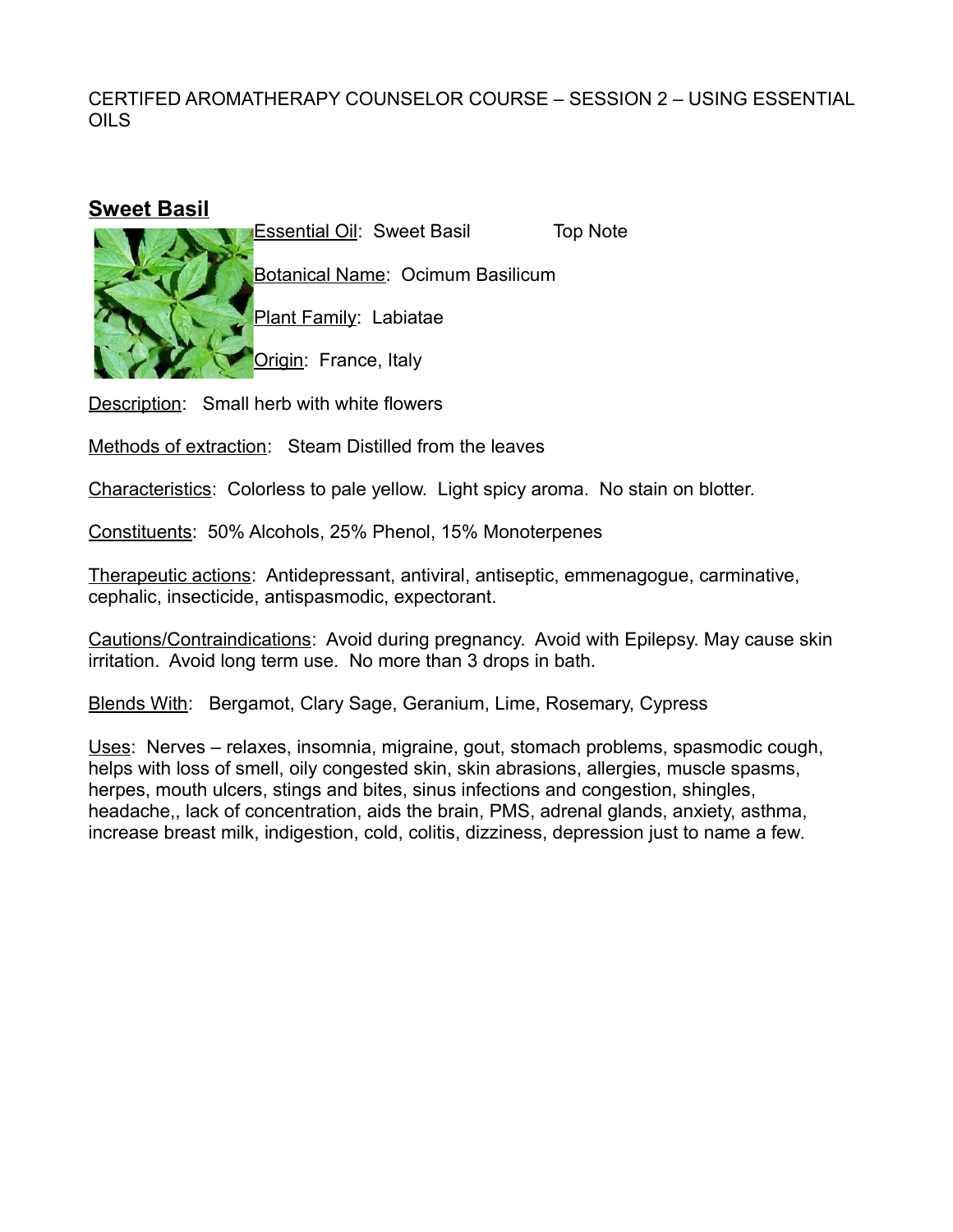## **Peppermint**



Essential Oil: Peppermint Top Note Botanical Name: Mentha Piperita Plant Family: Labiatae

**Origin: Worldwide – USA, Italy** 

Methods of Extraction: Steam distilled from leaves and flowers

Characteristics: Clear to pale yellow. Strong minty aroma. Cooling taste. No Stain

Constituents: 42% Alcohol, 30% Ketones, 7% Oxides

Therapeutic Actions: anesthetic, analgesic, antispasmodic, febrifuge, antiviral, anti-inflammatory, anti-bacterial, digestive aid.

Cautions/Contraindications: Avoid in 1<sup>st</sup> Trimester and while breast feeding. Avoid with babies and young children under 6. Avoid in cases of heart disease and epilepsy. Avoid with homeopathic remedies. Avoid contact with eyes or neat application this is a "hot" oil. Always dilute.

Blends With: Eucalyptus, lavender, orange, rosemary, lemon.

Uses: acne, cough, swollen gums, to dry up lactation, headache, repel insects and rodents, ringworm, neuralgia, bronchitis, digestion, halitosis, hot flashes, menstruation, fatigue, rheumatism, motion sickness, nausea.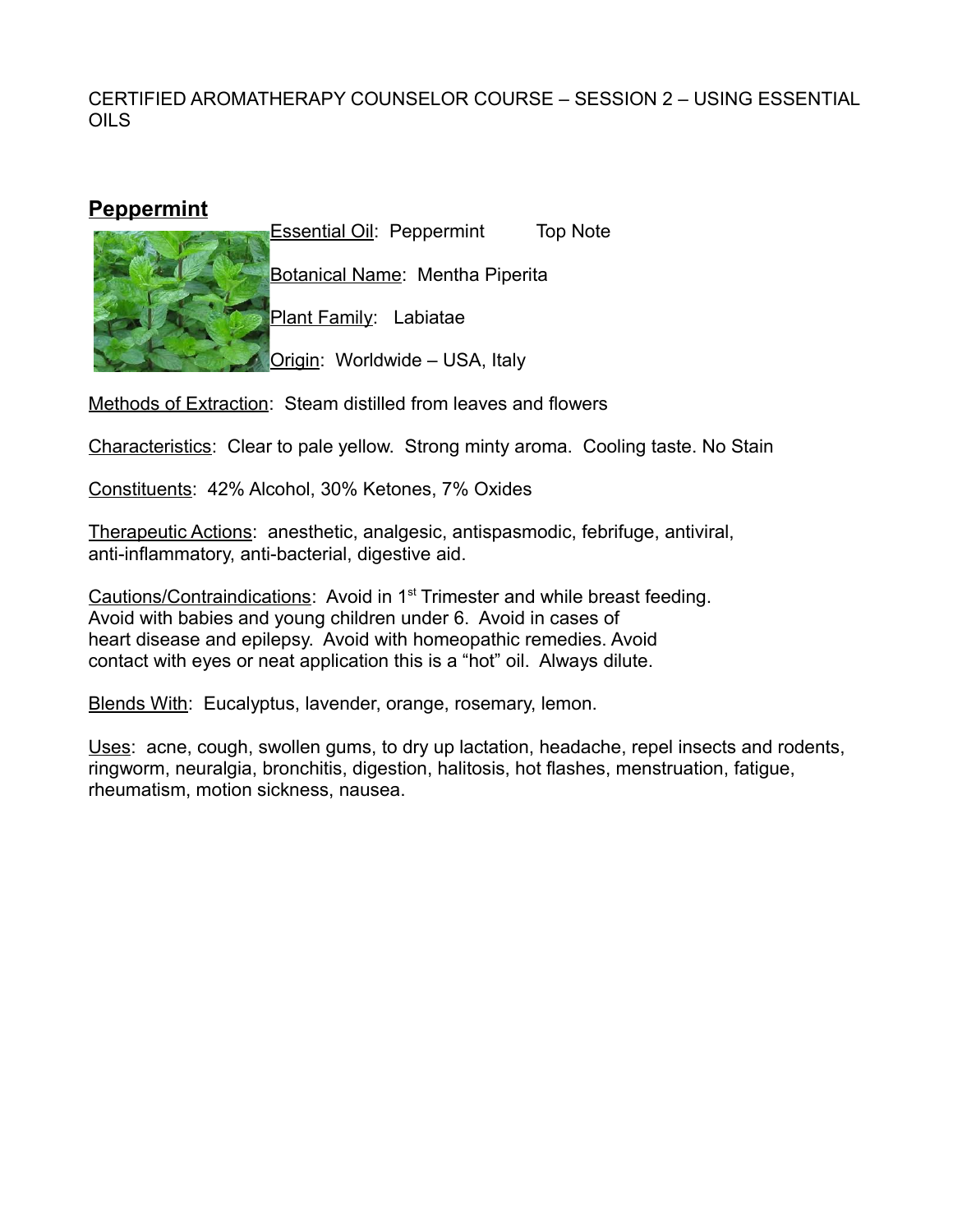# **Tea Tree**



Description: Shrub with needle like leaves

Method of Extraction: Steam distilled from leaves and twigs

Characteristics: White to pale yellow. Spicy aroma and taste. No Stain on blotter.

Constituents: 45% Alcohol, 41% Monoterpenes, 7% Oxides

Therapeutic Actions: analgesic, anti-infectious, anti-fungal, anti-viral, anti-bacterial, anti-septic, vulnerary, expectorant, deodorant, anti-inflammatory, tissue regeneration, decongestant, anti-parasitic, germicidal

Cautions/Contraindications: Skin patch test. Repeated or continuous use can cause contact sensitization.

Blends With: Citrus oils, Black Pepper, Cedarwood, Lavender, Rosemary Thyme Bay, Eucalyptus

Uses: wounds, cuts, skin infections, athlete's foot, acne, gum disease, lice, nail infections, ringworm, mouth ulcers, thrush, sunburn, gingivitis, blisters, bed sores, rash, pimples, sore throat, tonsillitis, candida, cold sores, dermatitis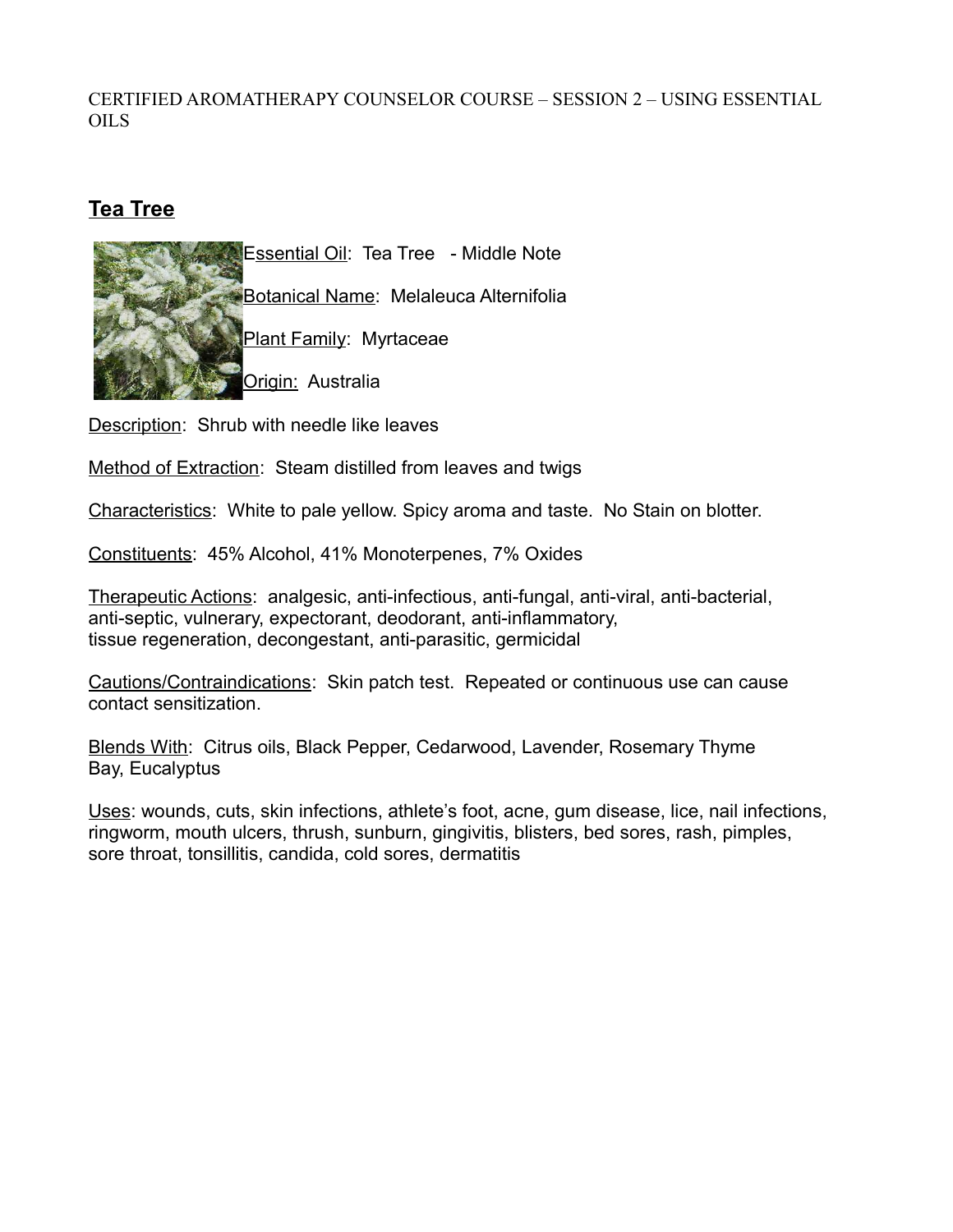# **Coriander**

**Essential Oil: Coriander Top Note** 



Botanical Name: Coriandrum Sativum Plant Family: Umbelliferae

Origin: Egypt, Europe

Description: Annual herb seed like fruits

Method of Extraction: Steam distilled from ground seeds

Characteristics: sweet spicy

Constituents: 70% Alcohol, 15% Monoterpenes, 8% Ketones

THERAPEUTIC ACTIONS: anti-inflammatory, analgesic, anti-bacterial, anti-fungal, anti-spasmodic, cardiac and circulatory stimulant, digestive.

CAUTIONS/CONTRAINDICATIONS: Use sparingly, stupefying in large doses.

BLENDS WITH: Cinnamon bark, cypress, ginger, all spice oils, pine, sandalwood, neroli

USES: flatulence, spasms, mental fatigue, arthritis, nausea, nervous exhaustion, balances PMS, emotions, Cairo University is studying Coriander for it's pancreas supporting functions and the ability to lower glucose levels by normalizing insulin levels.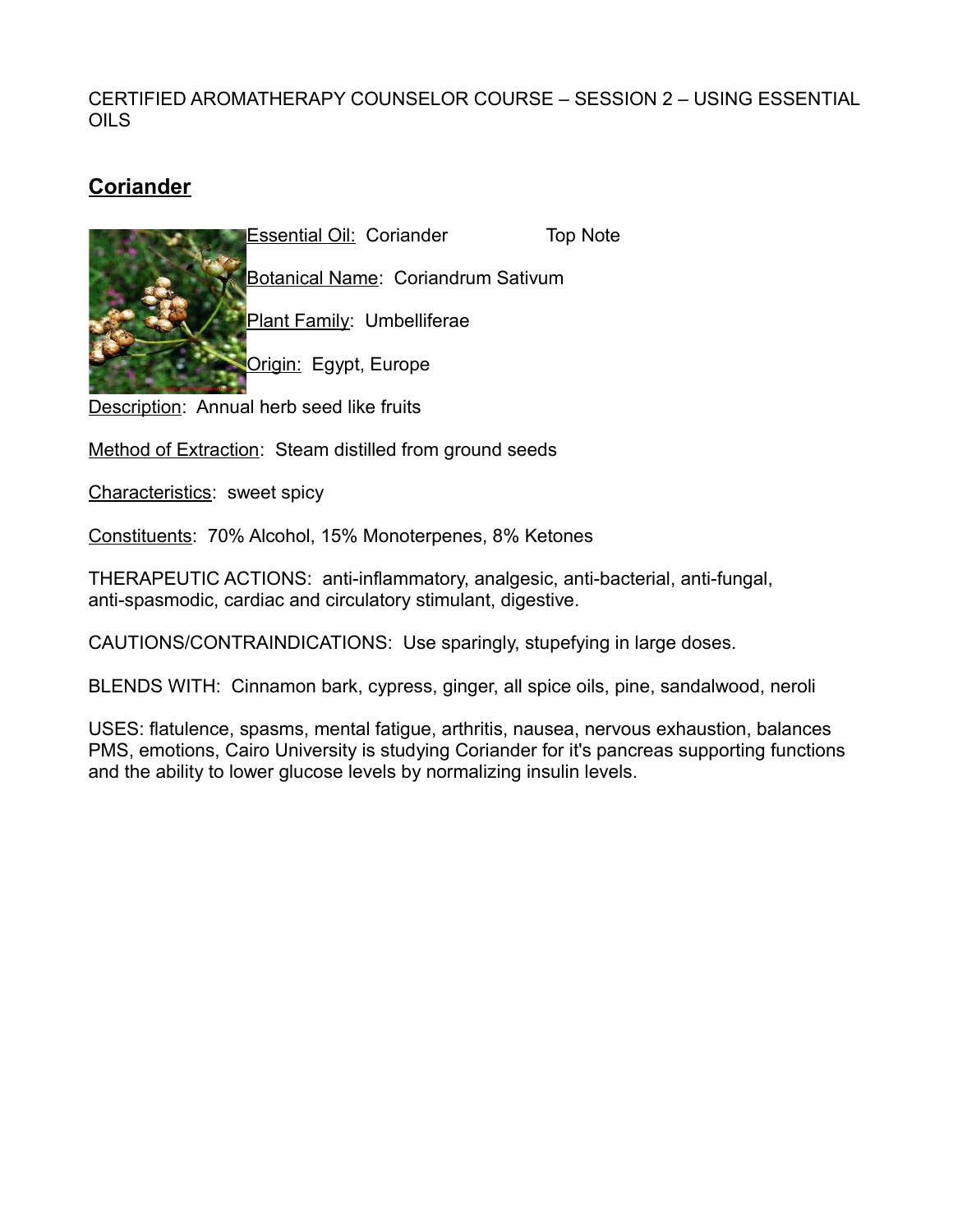# **German Chamomile**



Botanical Name: Matricaria Chamomilla

Plant Family: Compositae

Origin: France, Morocco, Spain, Egypt

Description: Small daisy like flowers

Method of Extraction: Steam distilled from flower heads

Characteristics: Beautiful Blue Color due to the high concentration of Chamazulene

Constituents: 35-40% Sesquiterpenes, 35% Oxides, 20% Alcohol

Therapeutic Actions: anti-inflammatory, anti-spasmodic, digestive, anti-infectious, analgesic, anti-bacterial, febrifuge, emmenogogue, vulnerary, calmative, emotions.

Cautions/Contraindications: Use with caution in Pregnancy

Blends With: Sandalwood, Geranium, Helichrysum, Lavender, Marjoram, Tea Tree, **Lemongrass** 

Uses: acne, decongestant, digestion, PMS, menopause, inflamed skin, anger held in the liver, migraine, stress, wounds, burns, insomnia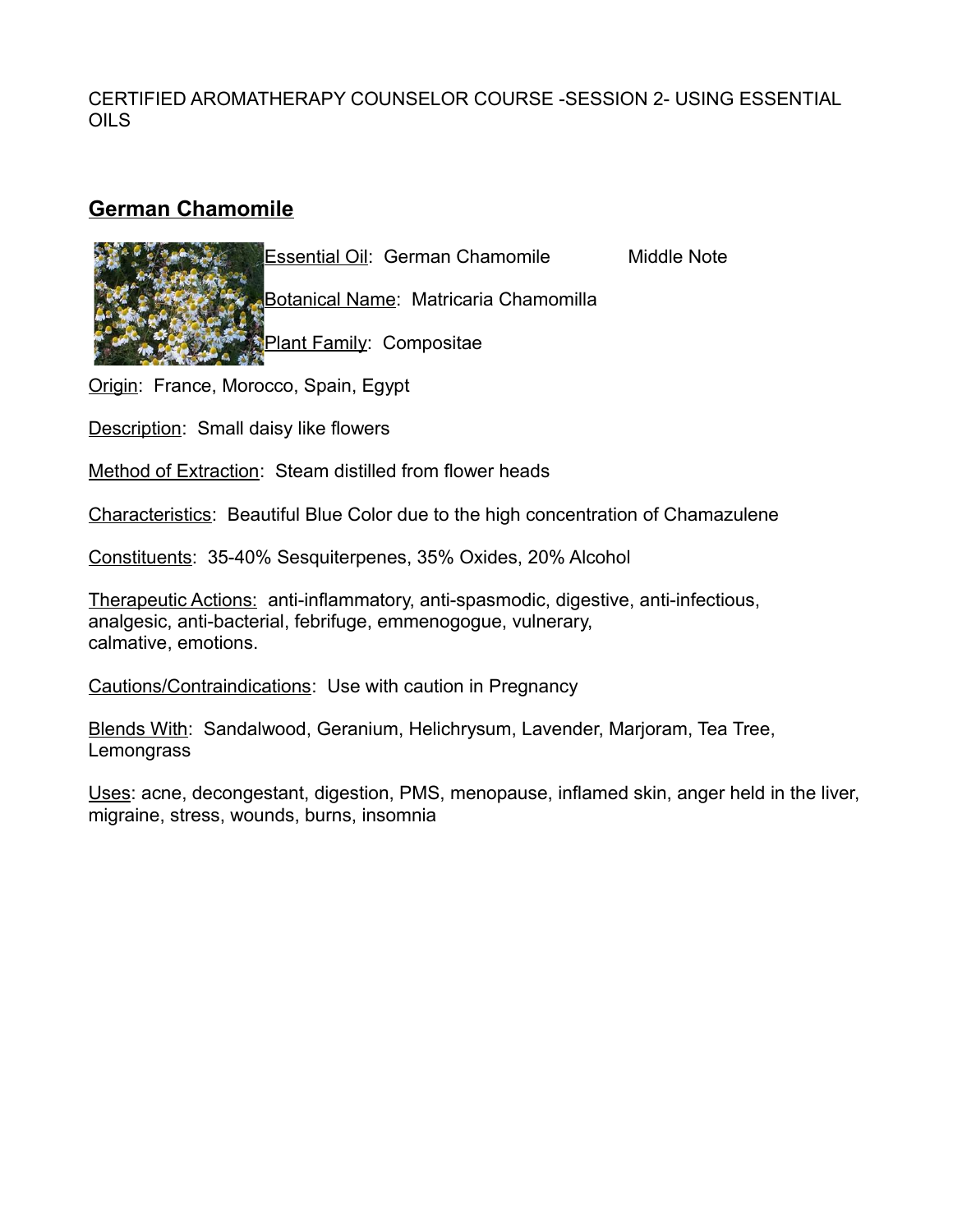# **Sage**



Methods of Extraction: Steam distilled leaves and flowers

Characteristics: Herbaceous, spicy, camphoraceous

Constituents: up to 60% Ketones, up to 30% Monoterpenes, 12% Sesquiterpenes

Therapeutic Actions: tonic, anti-spasmodic, anti-septic, analgesic, anti-viral, purifier, anti-bacterial, anti-fungal, diuretic, abortive, emmenagogue, disinfectant, decongestant

Cautions/Contraindications: In excess can overstimulate the nervous system. Avoid with epilepsy. DO NOT USE IN PREGNANCY. Avoid with high blood pressure. Avoid while breast feeding. Avoid with all children. According to Robert Tisserand it is an oral toxin due to the thujone content (33%), when used undiluted in excess of 30 ml over a short period of time. ALWAYS DILUTE.

Blends With: Bergamot, Lemon, Lavender, Pine, Cedarwood, Sandalwood, Rosemary

Uses: menopause, PMS, muscle spasms, alopecia, night sweats, nervous system, diuretic, digestive disorders, oil & combination skin, sprains, dandruff, bacterial infections, mucus.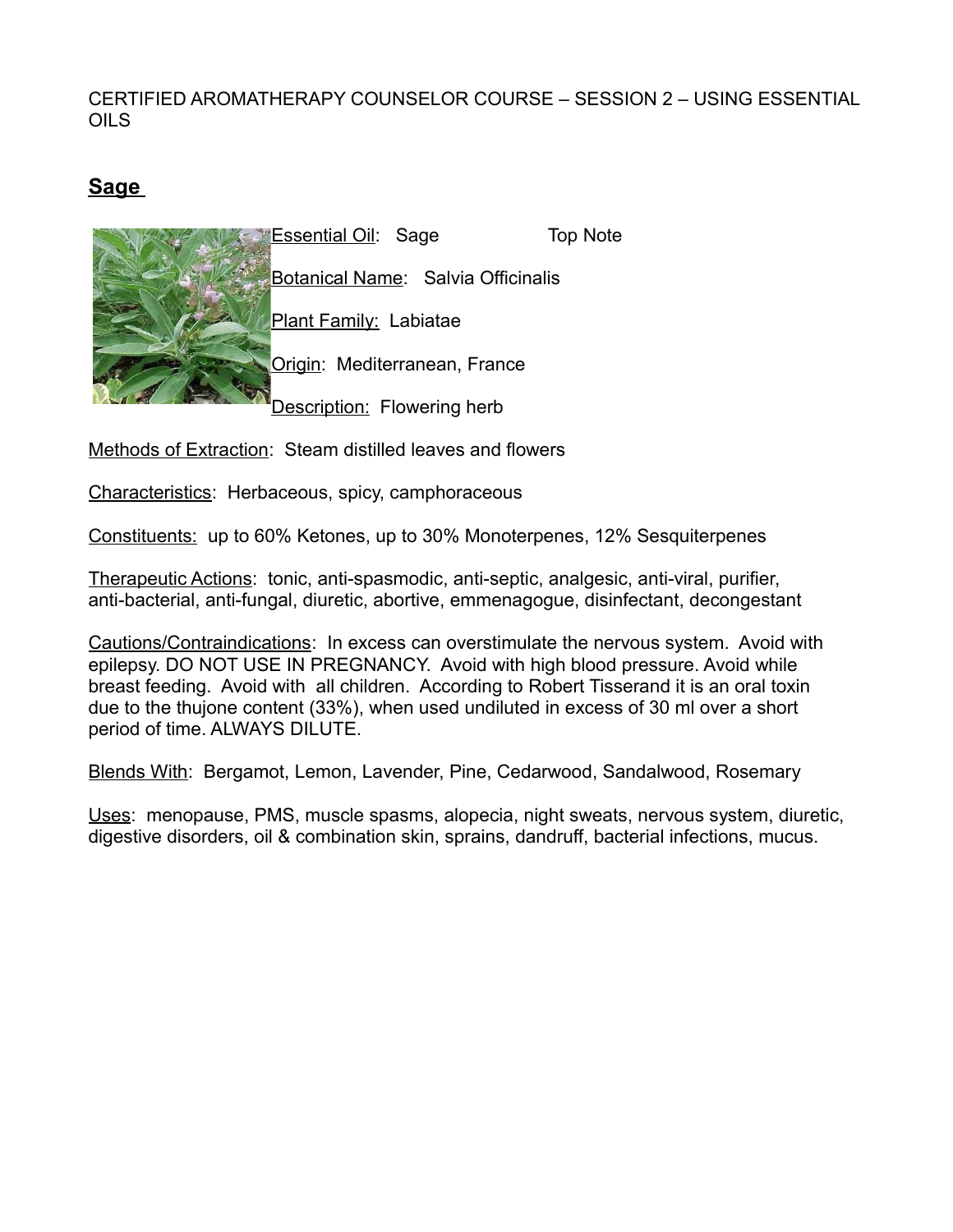| <u>Bergamot</u> |                                |                                        |          |
|-----------------|--------------------------------|----------------------------------------|----------|
|                 | <b>Essential Oil: Bergamot</b> |                                        | Top Note |
|                 |                                | <b>Botanical Name: Citrus Bergamia</b> |          |
|                 | Plant Family: Rutaceae         |                                        |          |
|                 |                                | Origin: Southern Italy, Spain, Africa  |          |
|                 |                                | <b>Description:</b> Fruit bearing tree |          |

Method of Extraction: Expressed from the peel or rind

Characteristics: Spicy citrus, greenish yellow color. No stain on blotter.

Constituents: 40% Esters, 33% Monoterpenes, 18% Alcohols

Therapeutic Actions: anthelmintic, anti-bacterial, anti-depressant, anti-septic, anti-spasmodic, astringent, digestive, carminative, diuretic, laxative, orexigenic, herpes, vulerary, vermifuge, stimulant, stomachic, uplifting, anti-infectious, febrifuge, stress

Blends With: Chamomile, Jasmine, Geranium, Cypress, Lemon, Sandalwood, Neroli, Lavender, Eucalyptus

Uses: depression, most effective oil for psychological, emotional and mental disorders, colic, flatulence, skin and mouth infections, oily skin, anxiety, wounds, varicose veins, scars, shingles, slow circulation, acne, anger, insomnia, scabies, herpes, candida, cramps, fever, PMS, UTI, cystitis, anorexia, loss of appetite, intestinal parasites, stress, carbuncles, psoriasis, emotional balance.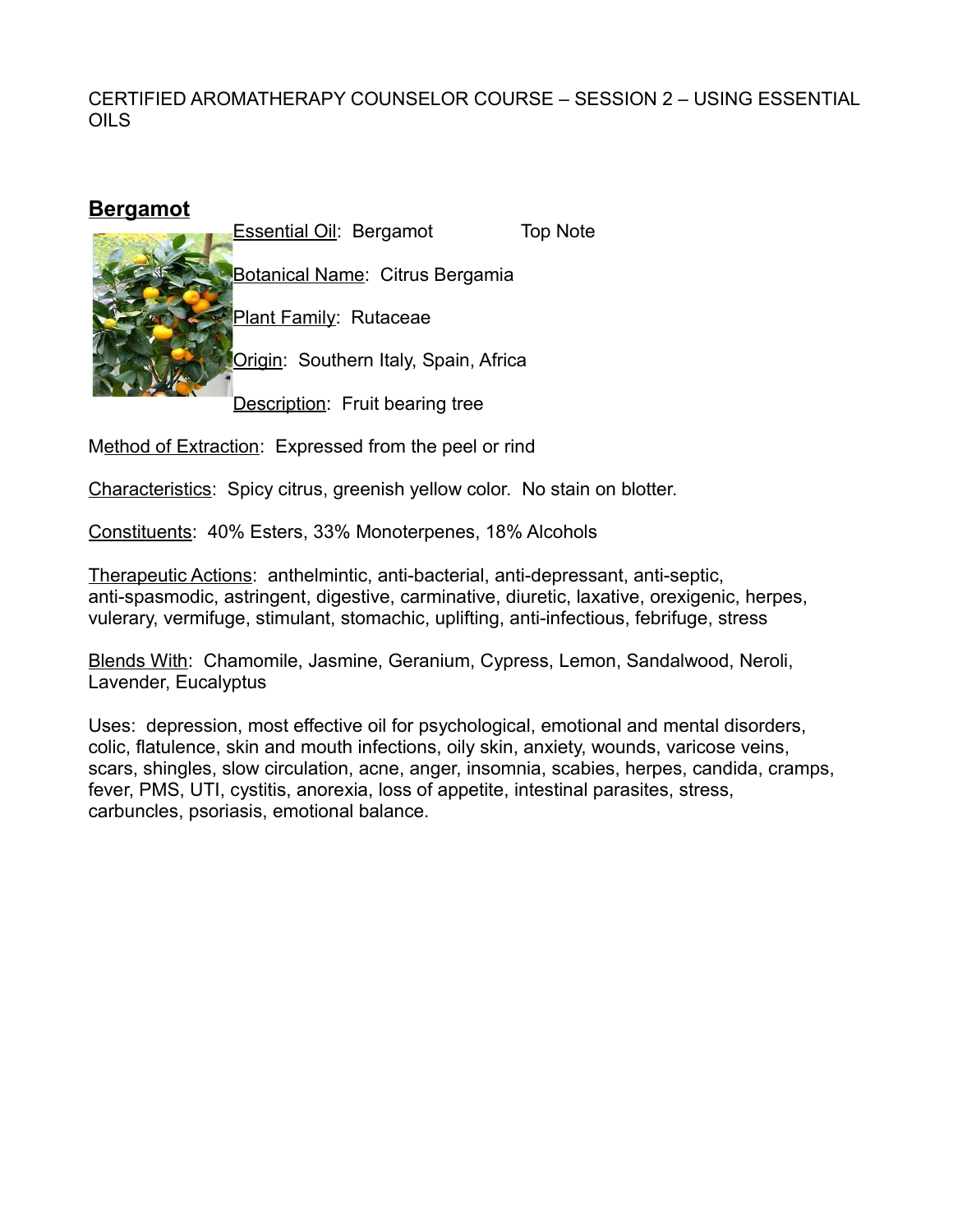

Method of Extraction: Steam distilled from sawdust or wood

Characteristics: yellow to light brown with a sticky feel. Woodsy long lasting aroma. Leaves yellow stain on blotter.

Constituents: 50% Sesquiterpenes, 30% Alcohol, 20% Ketones

Therapeutic Actions: anti-fungal, anti-putrefactive, anti-septic, vulnerary, astringent, circulation, anti-fungal, decongestant, aphrodisiac

Cautions/Contraindications: Avoid in Pregnancy and Breast Feeding

Blends With: All wood types, Bergamot, Rosewood, Clary Sage, Rosemary, Ylang Ylang, Neroli, Vetiver

Uses: fungal infections, nerves, skin infections, eczema, lung congestion, anger, acne, strengthen immune system, anxiety, rheumatism, regenerative, cellulite, urinary infections.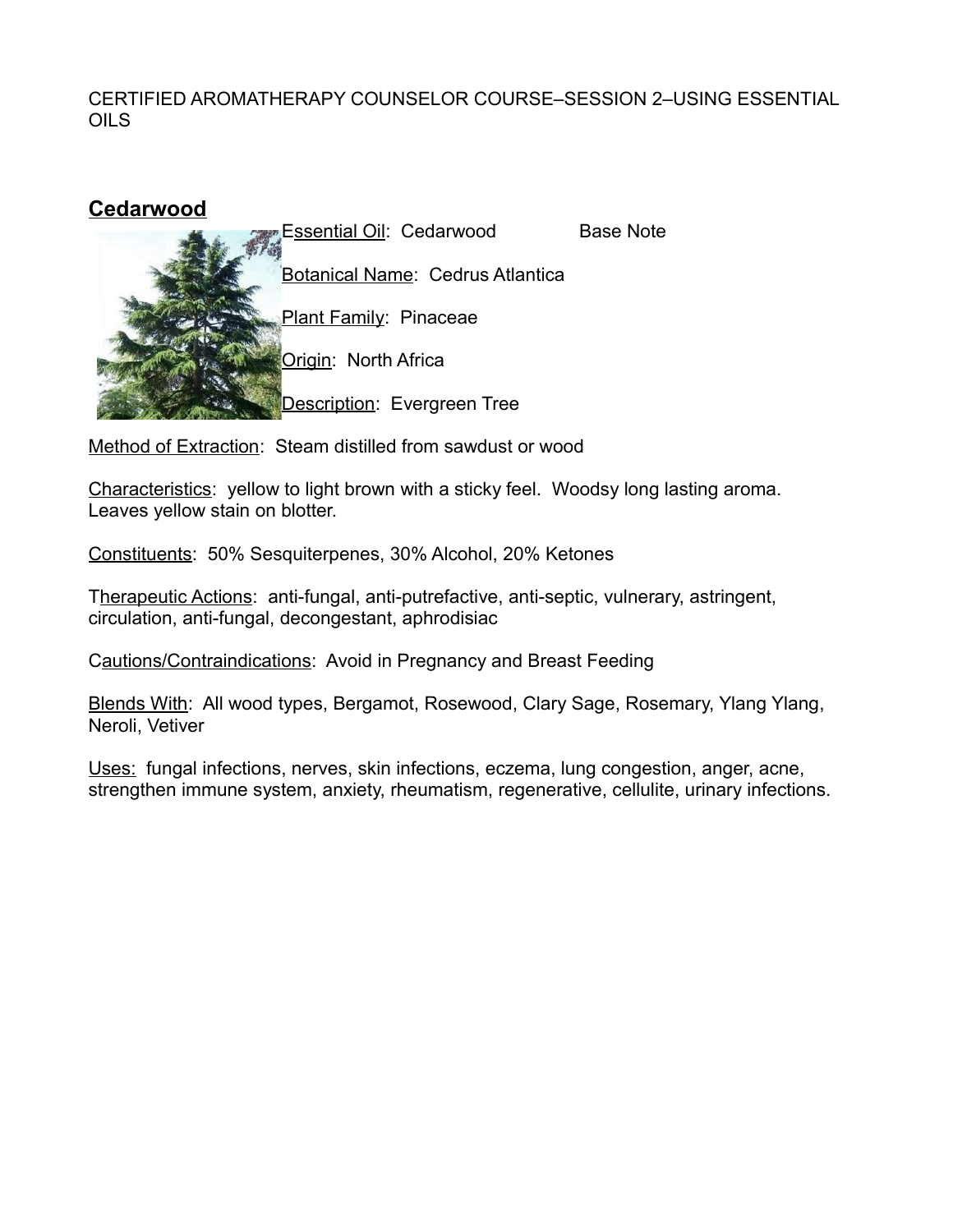## **Rosemary**



Essential Oil: Rosemary Middle Note Botanical Name: Rosmarinus officinalis Plant Family: Labiatae Origin: France, Italy, Spain

Description: Flowering Herb

Methods of Extraction: Steam distilled from flowering tops

Characteristics: Very pale yellow. Herbaceous Camphorous aroma. No stain.

Constituents: 30% Oxides 1,8 cineol, 30% Monoterpenes, 25% Ketones

Therapeutic Actions: analgesic, digestive, emmenagogue, expectorant, anti-bacterial, carminative, anti-spasmodic, restorative, rubefacient, stomachic, vulnerary

Cautions/Contraindications: Avoid with Asthma, Epilepsy, Hypertension. Avoid in  $1<sup>st</sup>$  Trimester of pregnancy. Avoid with babies & young children. Can antidote homeopathic remedies if used at the same time.

Blends With: Bay, Cedarwood, Lavender, Citronella, Marjoram, Orange, Pine, Thyme, Petitgrain, Orange

Uses: bronchitis, respiratory infections, physical and mental exhaustion, increase concentration, heart tonic, arthritis, nerve stimulant, candida, hair loss, low blood pressure, circulation, varicose veins, muscle pain, hair tonic, dandruff, neuralgia, rheumatism, sciatica, alopecia.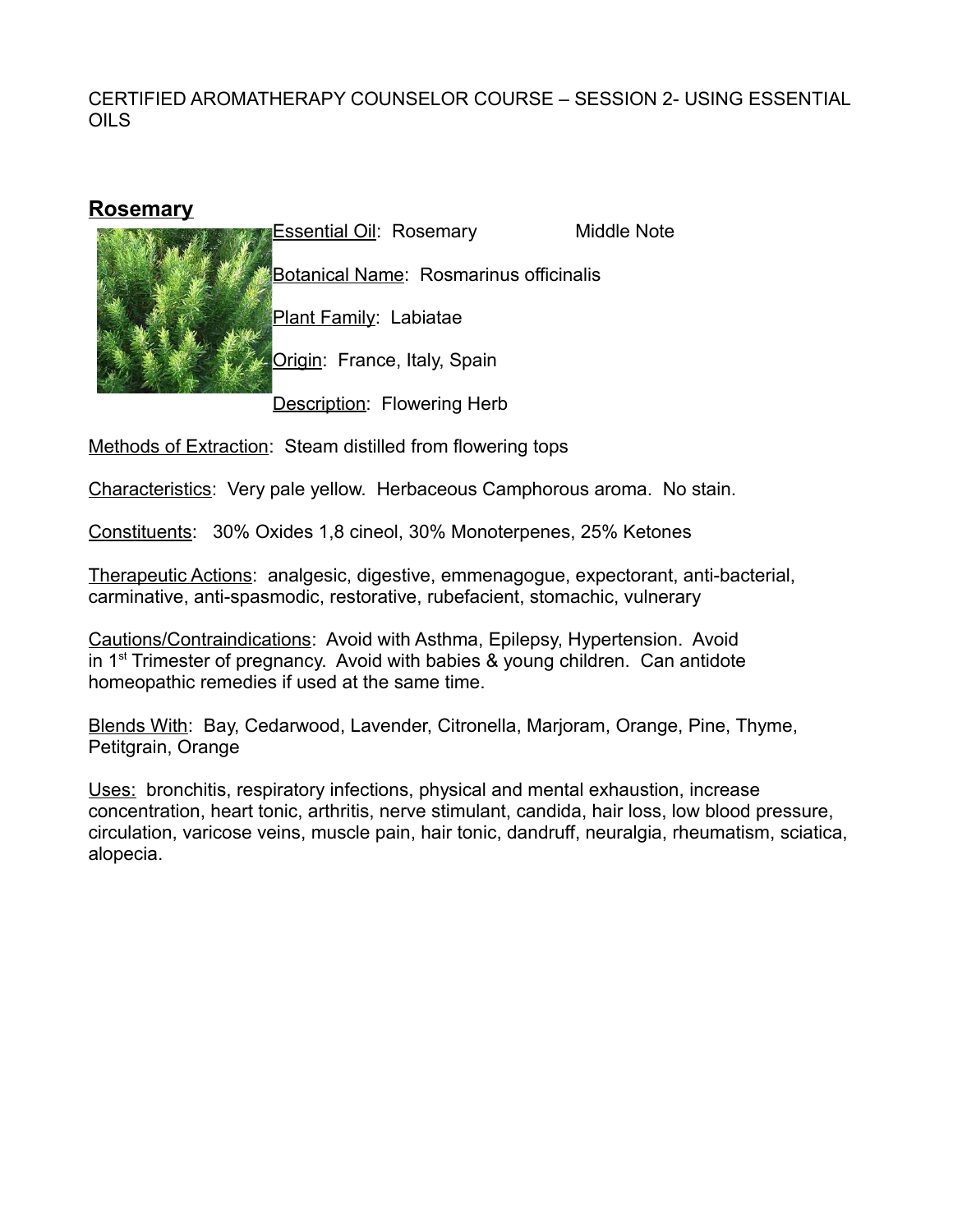## **Cinnamon Bark**

Essential Oil: Cinnamon Bark Base Note

Botanical Name: Cinnamomum Zeylanicum

Plant Family: Lauraceae

Origin: Sri Lanka

Description: Dried inner bark

Characteristics: Reddish brown, thick. Spicy distinctive aroma associate with Christmas. Leaves no stain on blotter.

Method of Extraction: Steam distilled from the bark

Constituents: 50-60% Aldehydes, 30% Phenols, Terpenes

Therapeutic Actions: aphrodisiac, emmenogogue, anti-bacterial up to 98%, analgesic, carminative, anti-microbial, stimulant, expectorant, anti-fungal, warming, anti-parasitic, anti-septic. Shown to kill typhoid bacillus at a dose of one part in 300. Used in Biblical times against the plague. Protective.

Cautions/Contraindications: Avoid in Pregnancy, with stomach or intestinal ulcers. Can cause skin irritation and sensitization with repeated use. Avoid diffusing as it may irritate the mucus membrane.

Blends With: Benzoin, Frankincense, Ylang Ylang, Myrrh, Rosemary, All Citrus Oils, All spice oils, Lavender, Geranium

Uses: cough, influenza, colds, toothache, gums, rheumatism, lice, stimulates contractions, circulation, infectious diseases, used in the Bible for the "Holy Anointing Oil". Sexual stimulant.

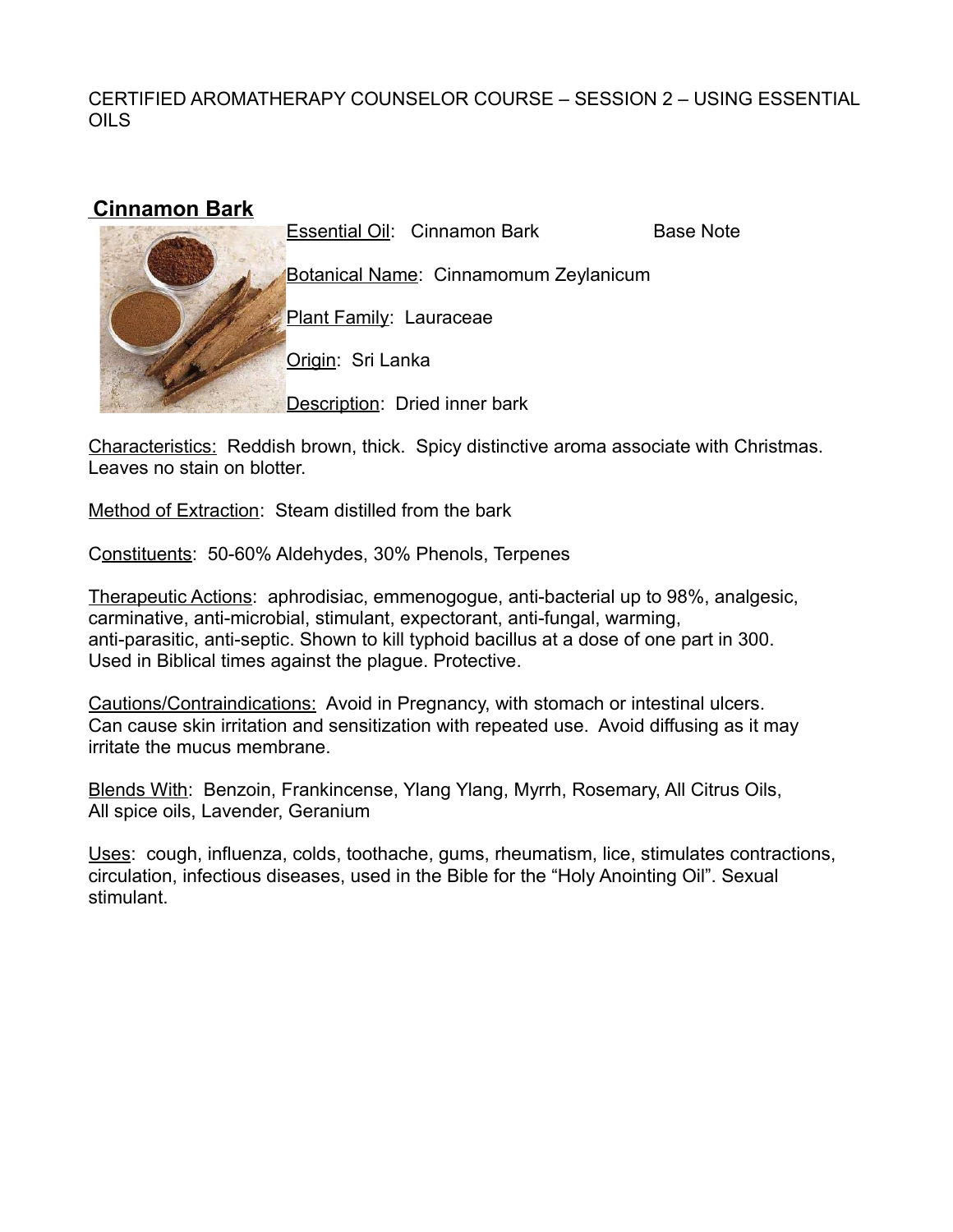#### **Thyme**



Description: Flowering Herb

Method of Extraction: Steam distilled from dried leaves and tops

Characteristics: Pale Yellow

Constituents: 40-60% Phenols, 25% Monoterpenes, 17% Alcohol

Therapeutic Actions: stimulant, anti-septic, strong anti-bacterial, anti-infectious, anti-fungal, anti-microbial, vermifuge, carminative, rubefacient, disinfectant, emmenagogue, cell proliferant, febrifuge, tonic, condiment, expectorant, anesthetic, influenza

Cautions/Contraindications: Avoid during Pregnancy or Breast Feeding. Avoid with Hypertension. Can burn and irritate skin. Avoid with babiesand children.

Blends With: Bergamot, Juniper, Cedarwood, Clove, Eucalyptus, Lavender, Rosemary, Oregano, Tea Tree

Uses: sciatica, bronchitis, asthma, candida, infections, gout, headache, wounds, circulation, rheumatism, arthritis, alopecia, bruises, cuts, fluid retention, lethargy, lice, sinus congestion, antioxidant, disinfectant, inhibit growth of bacteria.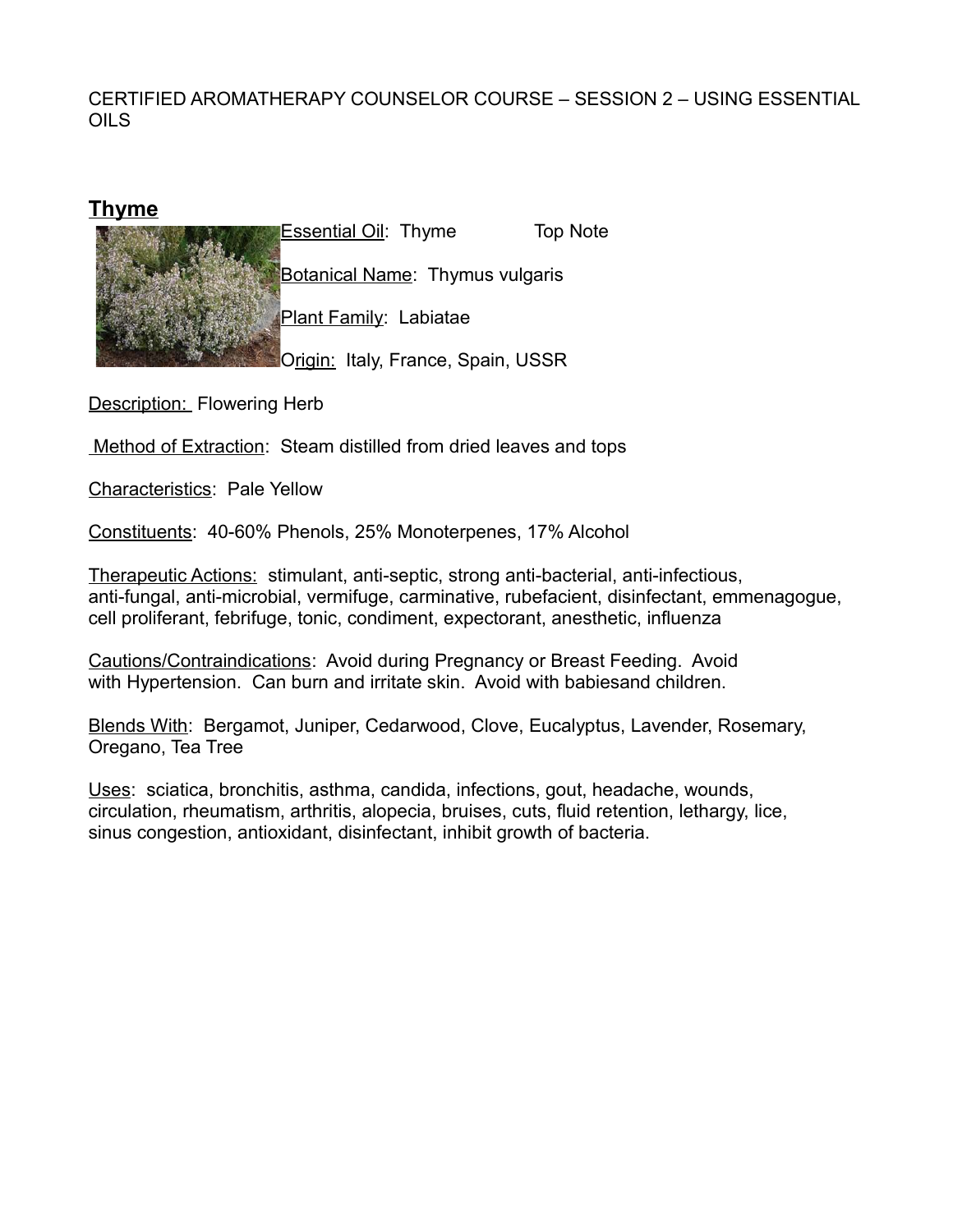# **Patchouli**



Characteristics: Dark yellow to orange to dark brown. Earthy musky aroma that gets stronger with age. Leaves stain on blotter

Constituents: 50% Sesquiterpene, 33% Alcohols, 6% Oxides

Therapeutic Action: Immune tonic, anti-septic, anti-viral, anti-fungal, aphrodisiac, carminative, anti-depressant, anti-emetic, anti-microbial, vulnerary, diuretic, anti-toxic, digestive, deodorant, decongestant, astringent

Cautions/Contraindications: Avoid with anorexia it can reduce the appetite.

Blends With: Bergamot, Cedarwood, Cinnamon, Clove, Lavender, Sandalwood, Myrrh, Frankincense, Geranium, Lemongrass, Clary Sage, Rosewood

Uses: acne, sores, burns, cell regenerating, skin care, nervous system, stiff joints, calming, relaxing, grounding, hemorrhoids, wrinkles, varicose veins, scars, insect repellant, weight reduction, hives, insect bites, moth repellant, sinus congestion.

Note: Patchouli is often adulterated with Cedarwood. To test it put 1 drop on a blotter and leave for several days – faint Cedarwood will be apparent.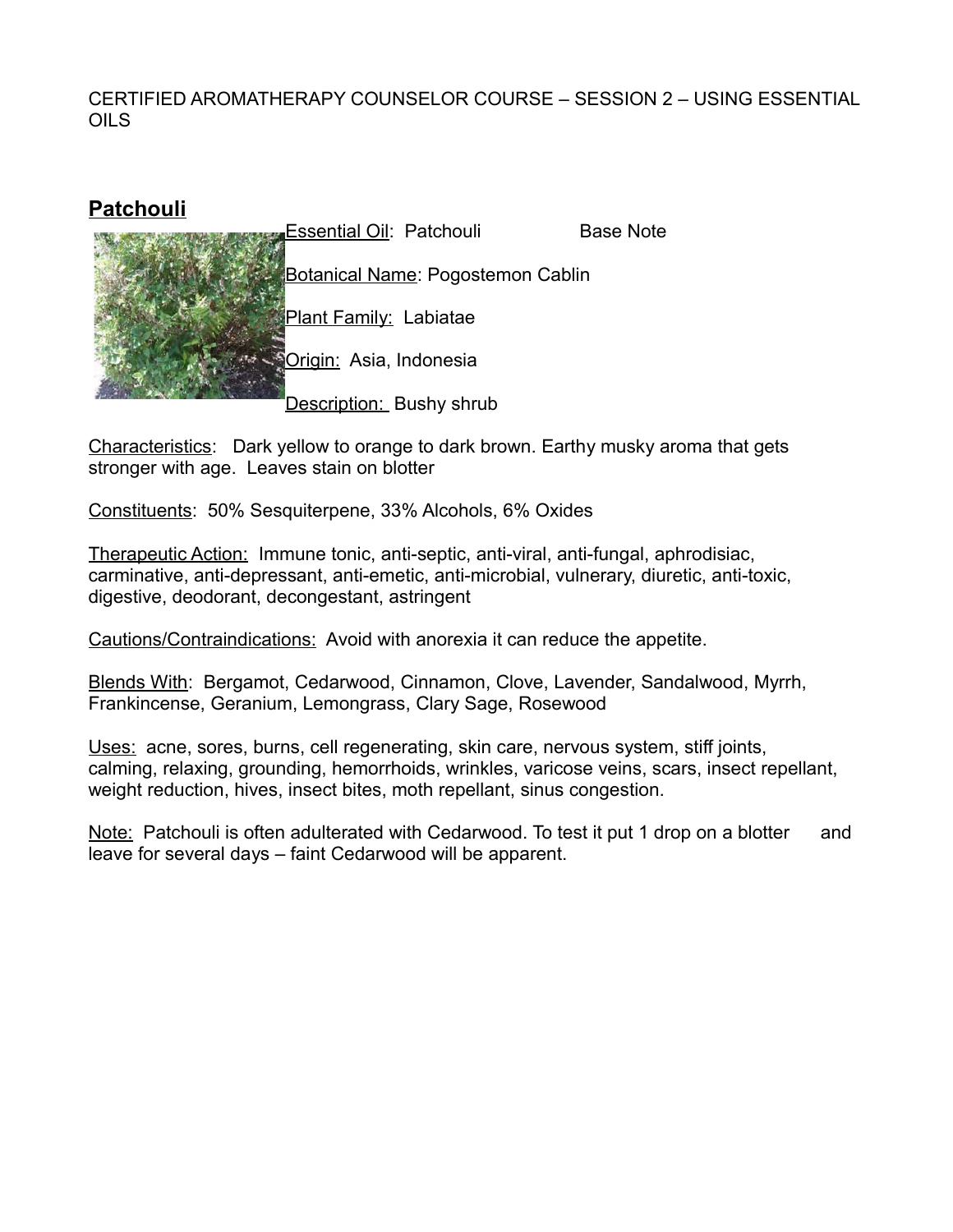# **Methods of Using Essential Oils**

Although there are many ways to use Essential oils, in this session I will describe the most common ways. As we move through the course we will begin to use Essential oils in other ways such as personal care, cough drops and ointments. At any time please feel free to begin to experiment with blending or using essential oils based on the information so far.

#### **Direct Application**



This method is used to target one specific area or concern. You would generally use 1-2 drops essential oil applied "neat" but only with oils specific for an oil deemed safe for "neat" application. If the Essential oil chosen is a "hot" oil or high in Phenols you would blend in equal amounts ex: 1-2 drops Essential oil to 1-2 drops carrier oil then applied to area of concern. This method works great for such concerns as: bug bites, headaches, pimples, ticks and cold sores. I have used this method successfully for mosquito bites using Lavender undiluted directly on the bite.

Another form of application is inhalation. You would add 1-2 drops of your chosen essential oil to a tissue or handkerchief and inhale. You could also add your essential oils to a bowl of warm water, cover you head and bowl with a towel and breath deeply. This method works great to help open blocked sinuses or during cold and flu season. Be sure to keep your eyes closed to avoid irritation from the vapors of the oils. You can also simply open the

# **Inhalation**



#### **Diffuser Method**



bottle and inhale your chosen oil. You should always use a cold-air nebulizing diffuser to avoid damaging the essential oils. Heat such as a light bulb rind or glass bowl over a candle flame will alter the chemical constituent of an Essential oil and it's therapeutic value leaving only the aroma. Cold-air nebulizing diffusers use air to disperse the essential oil via a fine mist into the air. Fine mist dispersion is able to cover several hundred sq. ft. of space depending on the model and size of unit chosen. The Essential oil molecules then remain suspended for several

hours This method is great when you need an anti-bacterial, anti-viral or antiseptic application, ex: during winter months when cold and flu are on the rise. This method can help to reduce and kill germs and bacteria as well as help to reduce the growth of mold. When using cold-air nebulizers only use undiluted essential oils. Start with a few drops until you know how much will be needed. I usually start with 10 drops and add more if needed.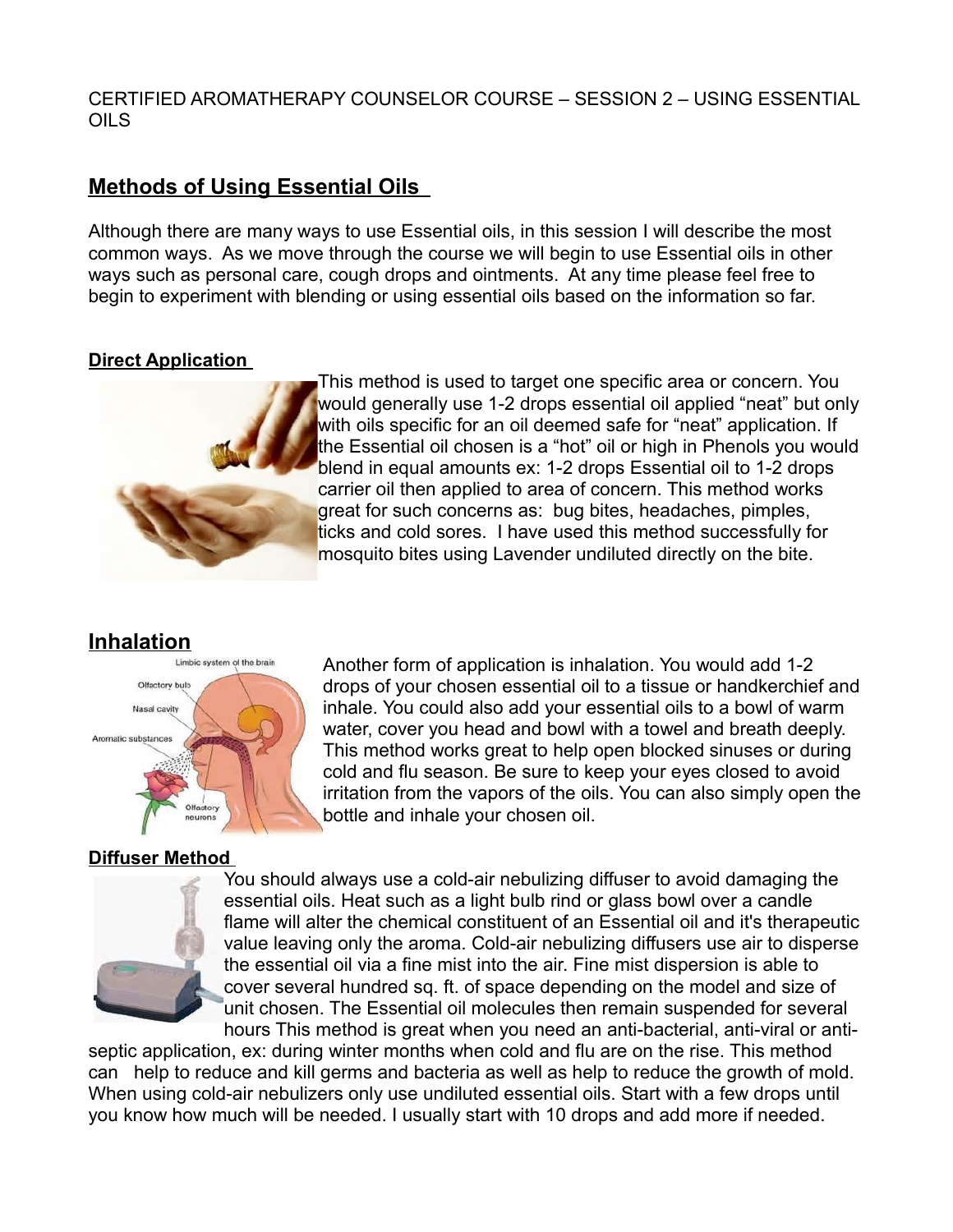# **COMPRESS**

#### **Water Method**:



 This method can be used with warm water or cold water depending ailment, warm compress for chronic pain and cold compress for acute pain. To a pint of water warm/cold add 4-5 drops chosen essential oil, stir with a stainless steel spoon to disperse the essential oil. Essential oils do not dissolve in water but rather float on the top, by stirring you then disperse them so the droplets are smaller. Place a cotton cloth on top of the water, the oils will transfer to the cloth. Wring out the excess and place the cloth directly on the area being treated.

Cover the wet cloth with a clean dry cloth and leave on as long as possible.

#### **Carrier Oil Method**:



With this method you would simply add 1-3 drops Essential Oil to 1-3 drops carrier oil, depending on the size of the location to be applied. Apply to are of concern, cover with a damp warm cloth then cover the damp cloth with a dry one. You can also cover the are with a warm dry cloth. Leave this on as long as possible. Do Not Cover the area with plastic wrap. I have a wonder flax seed filled "compress pillow" that can be warmed up and placed over the area on top of the dry cloth. I purchased it through Nature's Sunshine. It also has weight to it which helps hold the cloth in place.

# **Massage Method**



Because the skin is the largest organ of the human body, massage is a effective method of using essential oils. The oils absorb through the skin, enter the blood stream and are transported throughout the body, then excreted by the eliminating organs. It is vitally important to use only 100% pure Essential oils and cold processed unrefined organic vegetable carrier oils. Our skin absorbs what we put on it and we do not want synthetic chemicals in our system. NEVER use Mineral Oil, Baby Oil or oils with a base of Petroleum. Refined oils contain chemicals and solvents of which we do not want in our blood stream.

The method used most commonly is called "Effleurage" or long stroking movement. The back for example: you would begin at the waist area and with one hand on each side of the spine (never directly on the spinal column), using long stroking movements you would stroke upwards towards the shoulders and then back down the sides of the body in a light touch. Using light pressure moving upwards and featherlight movements moving down. Repeat 10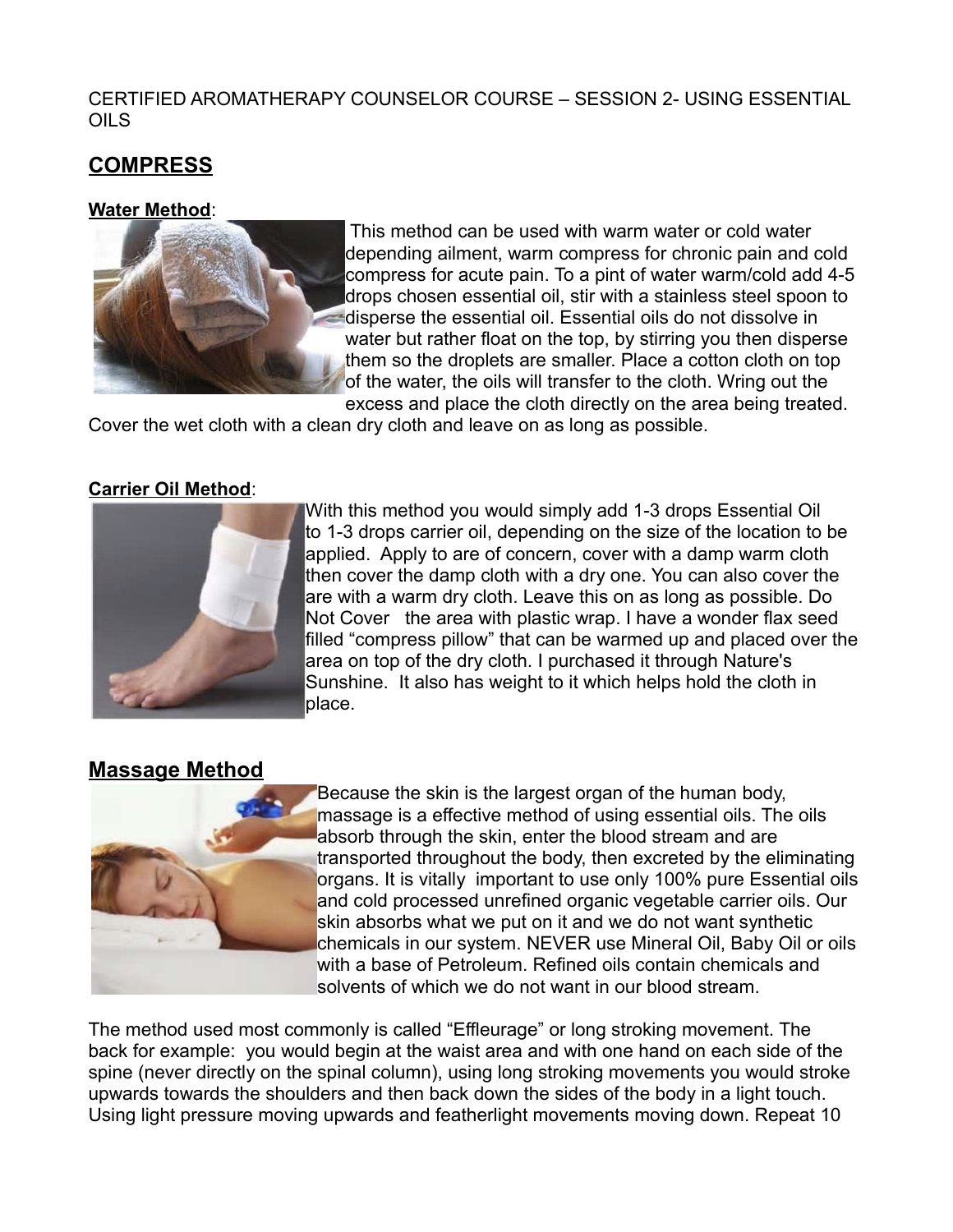# **Massage**

-15 times. Always move your light pressure strokes towards the heart, never apply pressure moving away from the heart. Massage can help the body to relax and release tension, improve circulation, & aid in removing congestion in the veins as well as improve lymphatic circulation. This technique can reduce stress, ease muscle tension especially when held in the back muscles. End your massage with calming featherlight stokes using just your finger tips. Stroke lightly using a downward movement and no pressure. There are many videos that you can purchase to learn how to give a massage.

# **Vita Flex Technique**

Vital Flex technique was introduced around 1920 by Stanley Burroughs but originated in Tibet. Vita Flex literally means "vitality through the reflexes". This is a complete scientific system working with reflex points much like acupuncture. There are more than 1600 Vita Flex points throughout the system. To learn this technique you will need to purchase the book "Healing for the Age of Enlightenment" by Stanley Burroughs or the DVD by Tom Woloshyn, both can be found online. I would highly recommend learning this method.

When using this technique it is easy to incorporate Essential oils. First you would either choose a single oil or create a blend of oils then dilute with carrier. Note: I would suggest purchasing small amber bottles to keep your blends in, blend you oils but do not add a carrier this way you do not have to worry about the carrier going rancid. From here you would add the number of drops needed to your carrier oil before you begin this technique. Once diluted add 1-2 drops to the non-dominant palm, then with your dominant hand swirl you fingers into your diluted oils. Begin your Vita Flex technique adding more of your blend to your fingertips as needed.

Vita Flex stimulates the electrical impulses throughout our body via the reflex points. Vita Flex creates currents along the nerve pathways by stimulating the electrical nerve currents. This can open up blocked or stagnant areas and help to restore proper function. One example would be Constipation. Using the Vita Flex technique you would move from the inside shin bone below the knee to the big toe, repeating this method several times. Repeat for the other leg. This helps to relax and open the colon. Some Essential oils to consider are:

Cypress – Circulation of blood and lymph Basil, Copaiba – Voluntary Muscles Marjoram, Lemongrass – Involuntary Muscles Patchouli, Peppermint – stomach & digestion

Please see the charts below to better understand the Vita Flex points within the hand and the foot. You can also use Vita Flex on acupressure points on the face and head to assist the muscles on the face to remain firm and youthful. You do not have to become a distributor of any company to be able to give Vita Flex or learn the technique. It is available to anyone.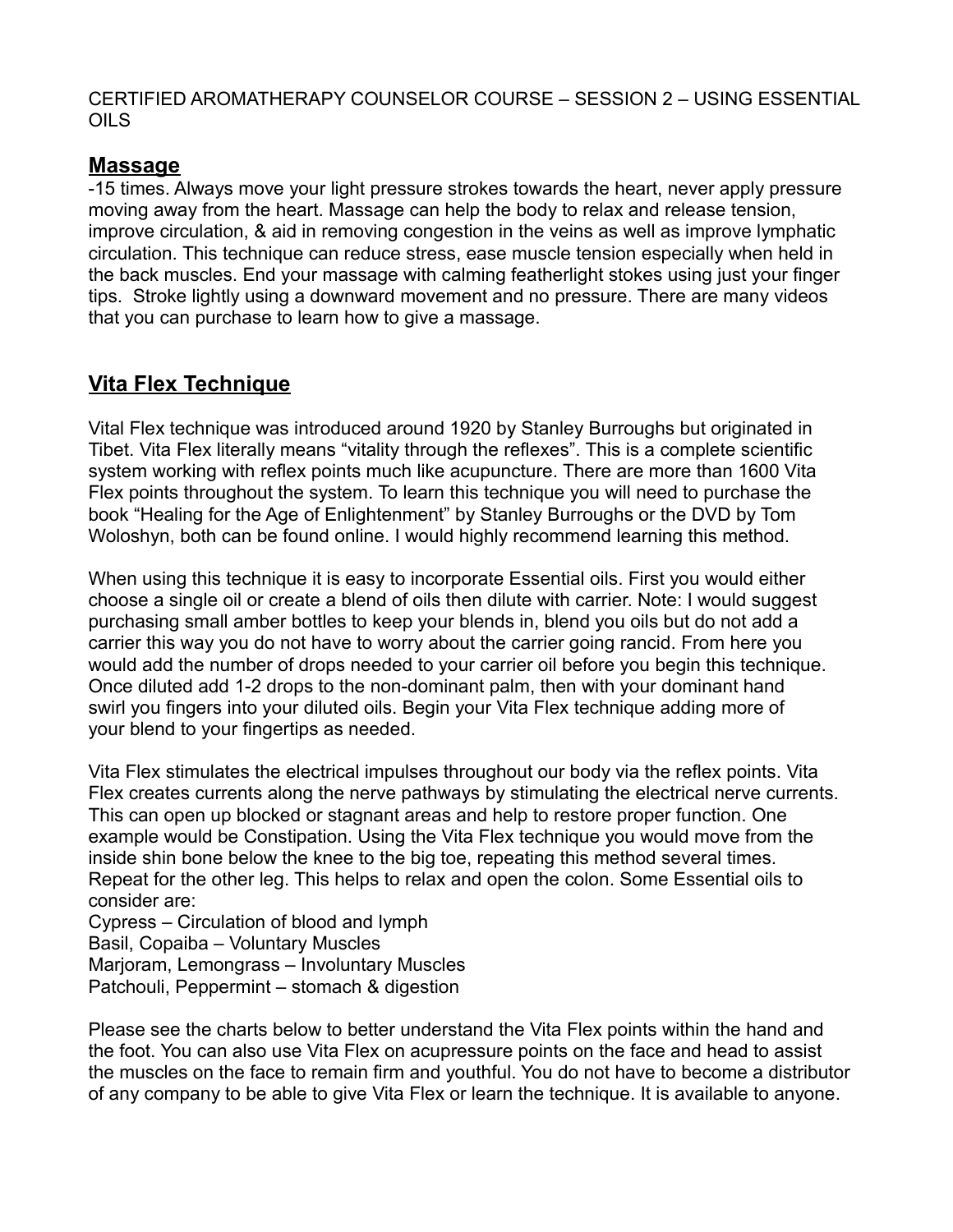# **VITA FLEX EAR CHART**

# Vita-Flex Ear Chart  $\begin{tabular}{lllllllllllll} \textbf{U} & \textbf{M} & \textbf{M} & \textbf{M} & \textbf{M} & \textbf{M} & \textbf{M} & \textbf{M} & \textbf{M} & \textbf{M} & \textbf{M} & \textbf{M} & \textbf{M} & \textbf{M} & \textbf{M} & \textbf{M} & \textbf{M} & \textbf{M} & \textbf{M} & \textbf{M} & \textbf{M} & \textbf{M} & \textbf{M} & \textbf{M} & \textbf{M} & \textbf{M} & \textbf{M} & \textbf{M} & \textbf{M} & \textbf$ iili.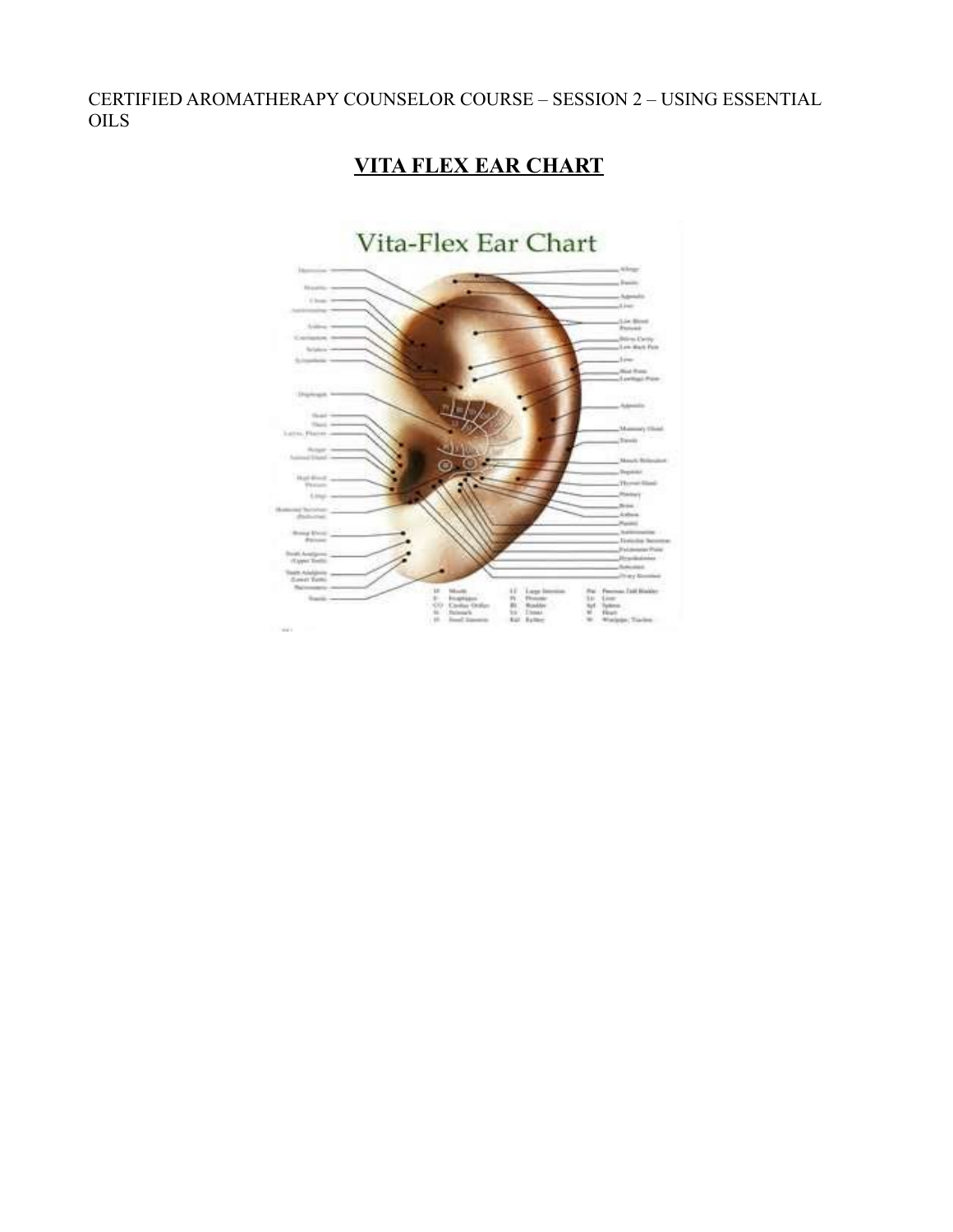

# VitaFlex Feet Chart

Reproducted with permission from "Healing for the Age of Enlightenment" by Stanley Burroughs.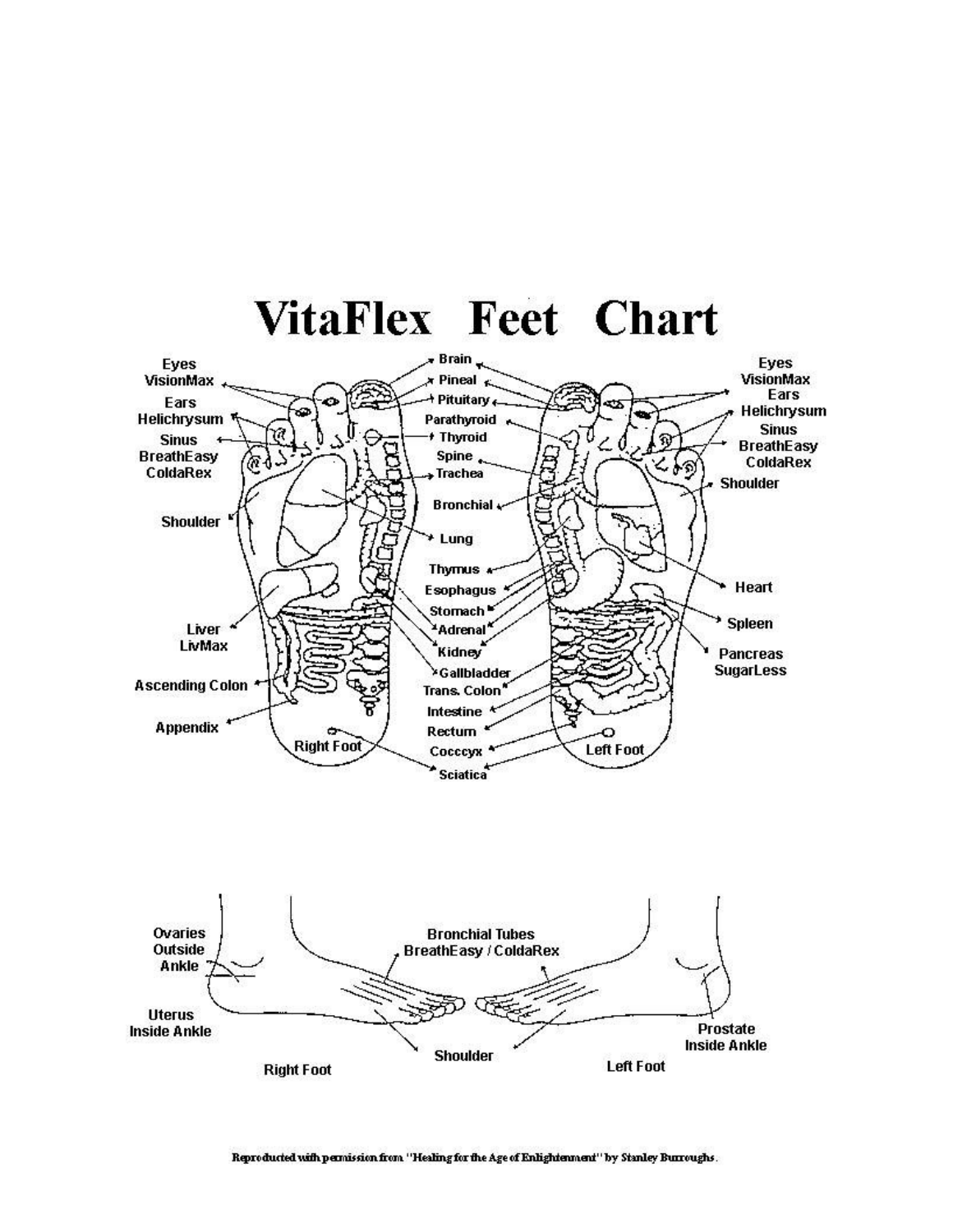# **VITA FLEX HAND CHART**

Vita Flex points in this hand chart correspond to those in the feet. Occasionally the feet can be too sensitive for typical Vita Flex Therapy. Working with the hands will not only affect the specific body points, but may also help to provide some pain relief to the corresponding points on the feet. (Refer to Stanley Burroughs' book, Healing for the Age of Enlightenment, pg. 78 for a more detailed explanation.)

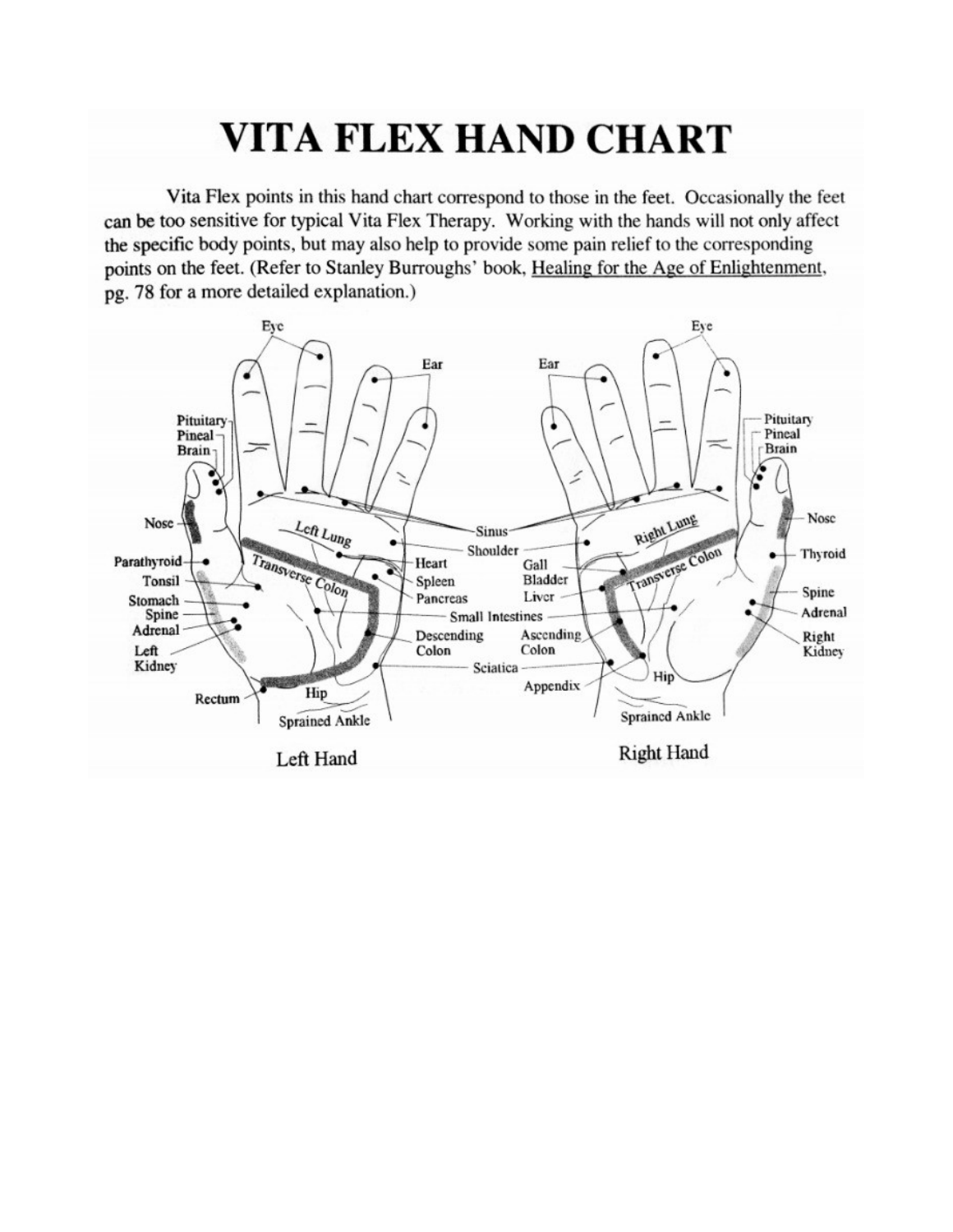# **Terminology**

**Abortifacient:** Capable of inducing abortion

**Anaphrodisiac:** Reduces sexual desire.

**Antiseptic:** Destroys and prevents the development of microbes, bacteria, viruses.

**Antispasmodic:** Preventing spasm, convulsions, nervous disorders.

**Antitussive:** Relieves cough

**Aphrodisiac:** arouses sexual desire.

**Astringent:** Contracts, tightens and binds tissue.

**Calmative:** Tranquilizing.

**Carminative:** Relieves flatulence.

**Cephalic:** remedy for disorders of the head (mind).

**Cholagogue:** Stimulates the secretion and flow of bile.

**Cicatrising:** Helps the formation of scar tissue for healing.

**Cytophilactic:** Stimulates cellular activity and cellular regeneration.

**Diuretic:** Promotes urination, increases flow.

**Emmenagogue:** Induces or regulates menstruation.

**Emollient:** Soothes inflammation, softens tissue.

**Expectorant:** Aids in removing Phlegm.

**Febrifuge:** Reduces Fevers.

**Hemostatic:** Arrests Bleeding.

**Hormonal:** Balances and regulates hormone secretion.

**Hypertensive:** Raises Blood Pressure

**Hypotensive**: Lowers Blood Pressure.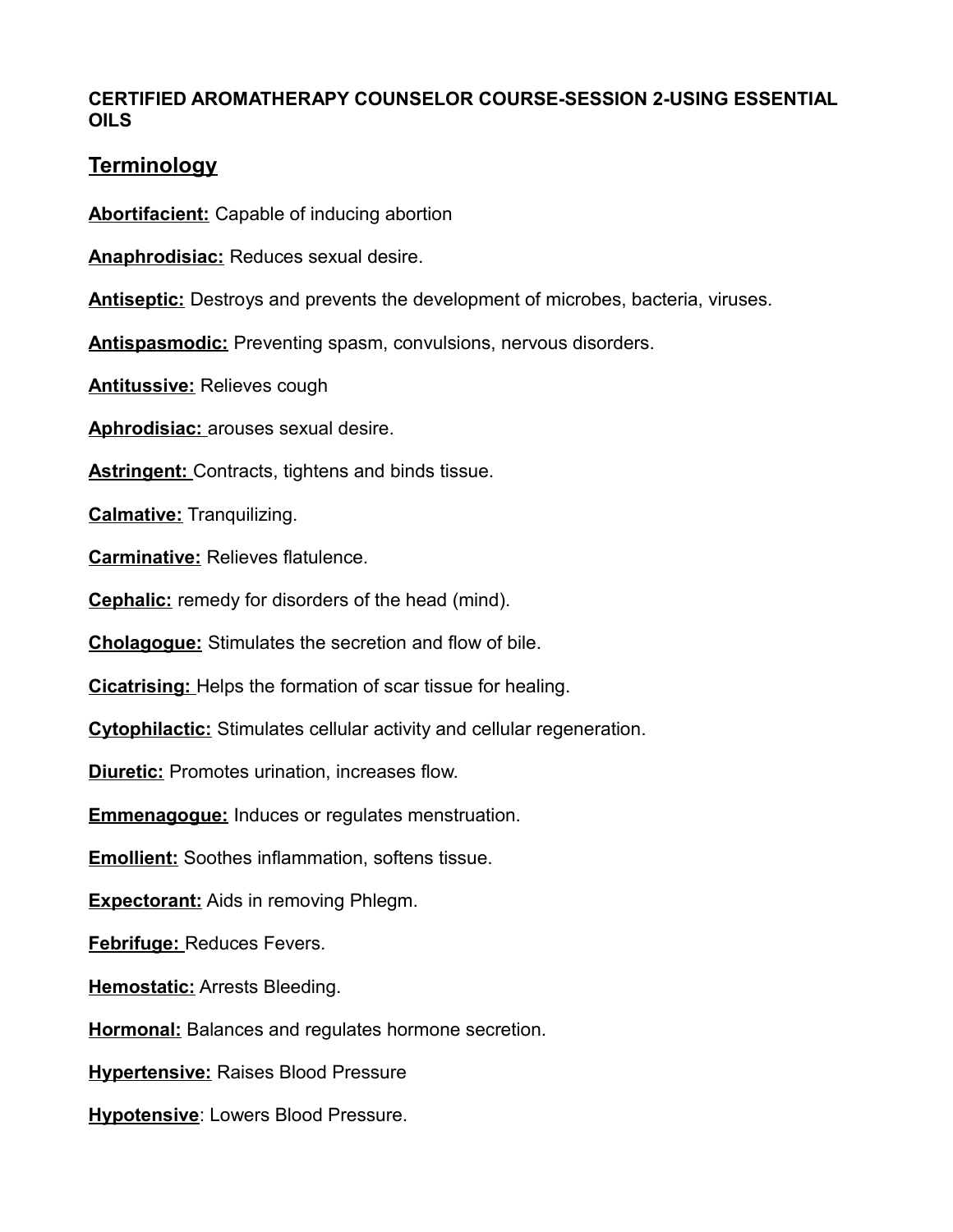# **Terminology:**

**Immunostimulant:** Stimulates body's natural defense system.

**Lipolytic:** Breaks down Fat.

**Mucolytic**: Breaks down mucous.

**Nervine:** Nerve Tonic.

**Neurotoxic:** Toxic to nervous system.

**Parturient:** Aiding in Childbirth.

**Phytotherapy:** Use of whole plant to aid in healing.

**Rubefacient:** Increases local circulation causing redness of the skin and possible irritation, these are considered "hot" oils.

**Sedative:** Producing calming effect.

**Stimulant:** Uplifting effect on the body and mind.

**Stomachic:** Digestive aid and gastric tonic.

**Styptic:** Astringent agent that stops or reduces external bleeding.

**Sudorific**: Causes sweating.

**Vasoconstrictor:** Causes contraction of the blood vessels.

**Vermifuge:** Expels intestinal worms.

**Vulnerary:** Helps heal wounds and sores with external application.